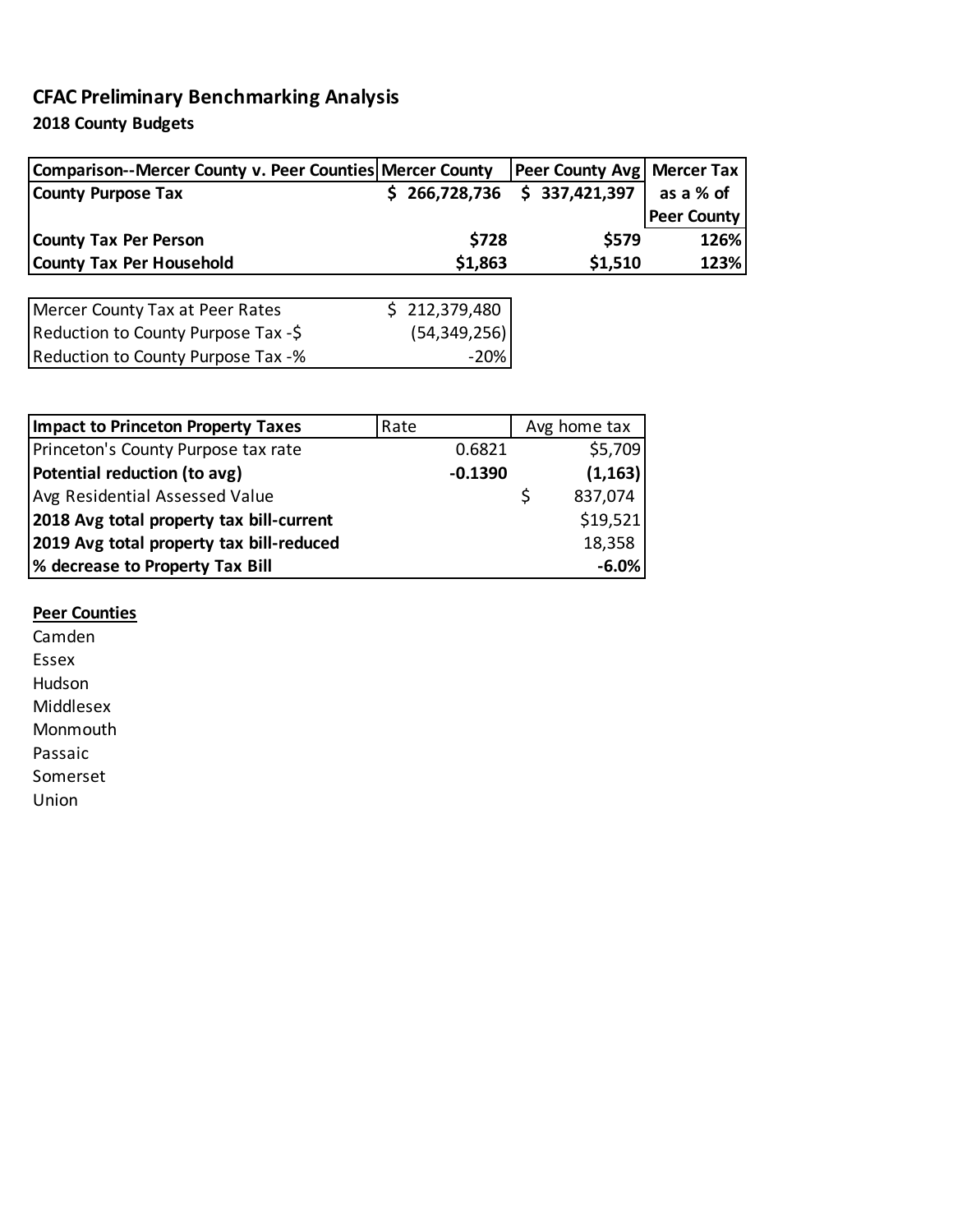## **CFAC Preliminary Benchmarking Analysis**

Peer Counties in Grey

|                          |                |               |            |               |               |                  | Pct of       |                                 |                            |                          | Exempt           |
|--------------------------|----------------|---------------|------------|---------------|---------------|------------------|--------------|---------------------------------|----------------------------|--------------------------|------------------|
|                          |                |               |            |               |               |                  | Families w/  |                                 |                            |                          | Property as      |
|                          |                |               |            |               |               |                  | Income in    |                                 |                            | County                   | a % of           |
|                          |                |               |            |               |               | Median           | <b>Below</b> | Past 12 Mos County Purpose      | <b>Total Property</b>      | Taxes as a<br>% of Total | Total            |
|                          | county tax per | couty tax per |            |               | density       | family<br>income | Poverty      | Property Tax<br>(Excl Library & | Taxes (County,<br>Schools, | Peoperty                 | Property<br>(NOT |
|                          | person         | household     | population | housing units | (pop/sq. mi.) | (dollars)        | Level        | OS Tax)                         | Municipalities)            | Taxes                    | equalized)       |
| <b>ATLANTIC COUNTY</b>   | 543            | 1,157         | 269,918    | 126,647       | 486           | 70,984           | 12.1%        | 146,581,561                     | 821,034,392                | 17.9%                    | 27%              |
| <b>BERGEN COUNTY</b>     | 434            | 1,168         | 948,406    | 352,388       | 4,070         | 112,099          | 5.5%         | 411,488,557                     | 3,924,271,200              | 10.5%                    | 11%              |
| <b>BURLINGTON COUNTY</b> | 360            | 920           | 448,734    | 175,615       | 562           | 99,356           | 4.4%         | 161,533,330                     | 1,273,254,372              | 12.7%                    | 14%              |
| <b>CAMDEN COUNTY</b>     | 609            | 1,527         | 513,657    | 204,943       | 2,322         | 82,357           | 10.1%        | 312,951,834                     | 1,356,900,183              | 23.1%                    | 18%              |
| CAPE MAY COUNTY          | 1,198          | 1,140         | 93,553     | 98,309        | 372           | 78,624           | 7.7%         | 112,079,521                     | 509,870,493                | 22.0%                    | 6%               |
| <b>CUMBERLAND COUNTY</b> | 638            | 1,743         | 152,538    | 55,834        | 315           | 59,927           | 14.3%        | 97,335,000                      | 253,883,795                | 38.3%                    | 23%              |
| <b>ESSEX COUNTY</b>      | 549            | 1,376         | 783,969    | 312,954       | 6,212         | 74,434           | 13.6%        | 430,625,000                     | 2,556,915,516              | 16.8%                    | 21%              |
| <b>GLOUCESTER COUNTY</b> | 582            | 1,548         | 292,206    | 109,796       | 907           | 98,313           | 5.3%         | 170,000,000                     | 860,753,912                | 19.8%                    | 13%              |
| <b>HUDSON COUNTY</b>     | 570            | 1,338         | 634,266    | 270,335       | 13,732        | 66,601           | 13.9%        | 361,680,876                     | 1,542,657,826              | 23.4%                    | $30\%$           |
| <b>HUNTERDON COUNTY</b>  | 533            | 1,363         | 127,351    | 49,847        | 298           | 136,895          | 2.7%         | 67,922,335                      | 522,584,666                | 13.0%                    | 9%               |
| <b>MERCER COUNTY</b>     | 728            | 1,863         | 366,516    | 143,169       | 1,632         | 98,965           | 8.2%         | 266,728,736                     | 1,240,097,357              | 21.5%                    | 18%              |
|                          |                |               |            |               |               |                  |              |                                 |                            |                          |                  |
| <b>MIDDLESEX COUNTY</b>  | 481            | 1,323         | 809,858    | 294,800       | 2,622         | 99,470           | 6.2%         | 389,875,249                     | 2,631,013,385              | 14.8%                    | 17%              |
| <b>MONMOUTH COUNTY</b>   | 482            | 1,176         | 630,830    | 258,410       | 1,346         | 115,075          | 5.1%         | 304,000,000                     | 2,330,452,585              | 13.0%                    | $9%$             |
| <b>MORRIS COUNTY</b>     | 482            | 1,250         | 492,276    | 189,842       | 1,070         | 130,058          | 2.9%         | 237,310,812                     | 2,057,685,800              | 11.5%                    | 8%               |
| <b>OCEAN COUNTY</b>      | 579            | 1,246         | 597,943    | 278,052       | 951           | 82,380           | 7.1%         | 346,491,117                     | 1,795,148,885              | 19.3%                    | 10%              |
| PASSAIC COUNTY           | 678            | 1,975         | 512,607    | 175,966       | 2,777         | 75,932           | 14.0%        | 347,570,634                     | 1,504,994,172              | 23.1%                    | 15%              |
| <b>SALEM COUNTY</b>      | 926            | 2,121         | 62,792     | 27,415        | 189           | 81,487           | 10.8%        | 58,157,686                      | 168,297,243                | 34.6%                    | 15%              |
| <b>SOMERSET COUNTY</b>   | 593            | 1,557         | 323,444    | 123,127       | 1,072         | 129,444          | 3.2%         | 191,689,404                     | 1,323,795,392              | 14.5%                    | $7\%$            |
| <b>SUSSEX COUNTY</b>     | 650            | 1,484         | 141,682    | 62,057        | 273           | 102,430          | 3.4%         | 92,101,859                      | 509,369,341                | 18.1%                    | 11%              |
| <b>UNION COUNTY</b>      | 673            | 1,810         | 536,499    | 199,489       | 5,216         | 86,824           | 7.9%         | 360,978,181                     | 1,955,129,922              | 18.5%                    | 15%              |
| <b>WARREN COUNTY</b>     | 660            | 1,570         | 106,798    | 44,925        | 299           | 92,952           | 5.9%         | 70,538,357                      | 324,514,435                | 21.7%                    | 11%              |
| <b>All State</b>         | 558            | 1,389         | 8,845,843  | 3,553,920     | 1,203         | 94,337           | 7.9%         | 4,937,640,049                   | 29,462,624,871             | 16.8%                    |                  |
| <b>Peer Group</b>        |                |               |            |               |               |                  |              |                                 |                            |                          |                  |
| Avg                      | 579            | 1,510         |            |               |               | 91,267           | 9.3%         | 337,421,397                     | 1,900,232,373              | 17.8%                    |                  |
| Median                   | 581            | 1,452         |            |               |               | 84,591           | 9.0%         |                                 |                            |                          |                  |
|                          |                |               |            |               |               |                  |              |                                 |                            |                          |                  |
| Mercer tax vs mean       | 126%           | 123%          |            |               |               |                  |              |                                 |                            |                          |                  |

| Mercer tax vs mean                   | 126%           | 123%         |
|--------------------------------------|----------------|--------------|
| Avg vs Mercer                        | -20%           | $-19%$       |
| Mercer County Purpose Ta 266,728,736 |                | 266.728.736  |
| Benchmark tax decrease               | (54, 349, 256) | (50,518,075) |